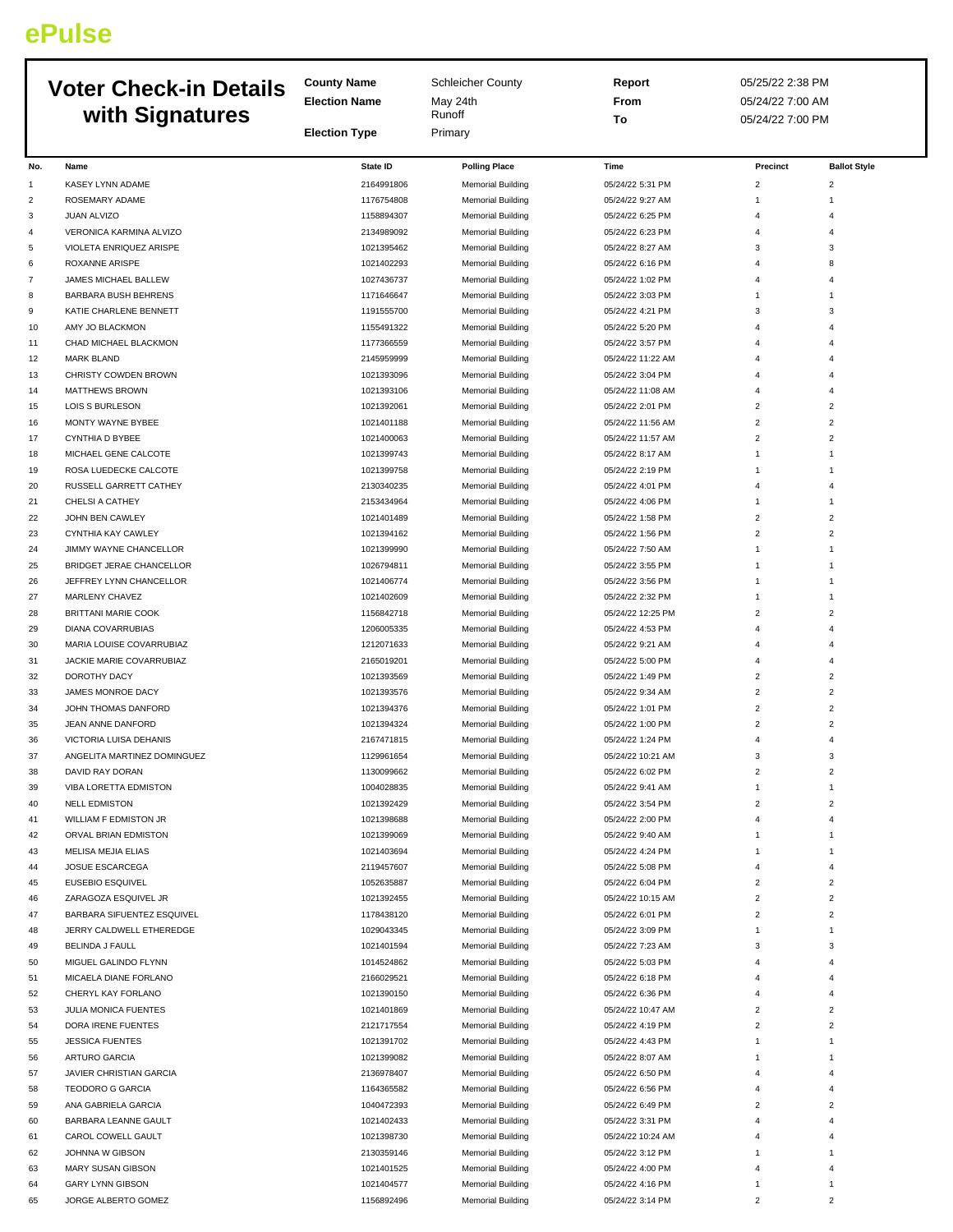| No. | Name                           | State ID   | <b>Polling Place</b>     | Time              | Precinct                | <b>Ballot Style</b> |
|-----|--------------------------------|------------|--------------------------|-------------------|-------------------------|---------------------|
| 66  | MARY ANN GONZALEZ              | 1021390960 | <b>Memorial Building</b> | 05/24/22 4:29 PM  | 1                       | 5                   |
| 67  | RUBY CLAUDIA GONZALEZ-VALDEZ   | 1170129884 | <b>Memorial Building</b> | 05/24/22 5:14 PM  | $\overline{4}$          | 4                   |
|     | KATHERINE RAE GRAVES           |            |                          | 05/24/22 7:03 AM  | 1                       |                     |
| 68  |                                | 1021396403 | <b>Memorial Building</b> |                   |                         | 1                   |
| 69  | <b>MARK QUINN GRAVES</b>       | 1021393943 | <b>Memorial Building</b> | 05/24/22 8:34 AM  | $\mathbf{1}$            | $\mathbf{1}$        |
| 70  | THOMAS LEE GRAY                | 1021393860 | <b>Memorial Building</b> | 05/24/22 3:30 PM  | $\mathbf{1}$            | $\mathbf{1}$        |
| 71  | <b>BRANDA CROW GRAY</b>        | 1021397343 | <b>Memorial Building</b> | 05/24/22 3:29 PM  | 1                       | 1                   |
| 72  | MARY ARISPE GRIMALDO           | 1021396141 | <b>Memorial Building</b> | 05/24/22 4:48 PM  | $\mathbf{1}$            | 1                   |
| 73  | DANNY HALBERT                  | 1021406837 | <b>Memorial Building</b> | 05/24/22 9:22 AM  | 1                       | 1                   |
| 74  | <b>BONNIE HALBERT</b>          | 1021402264 | <b>Memorial Building</b> | 05/24/22 9:18 AM  | 1                       | 1                   |
| 75  | <b>KELSEY J HARRIS</b>         | 1007456543 | <b>Memorial Building</b> | 05/24/22 1:29 PM  | 1                       | 1                   |
| 76  | <b>GRACE LINDORA HERNANDEZ</b> | 1021398516 | <b>Memorial Building</b> | 05/24/22 3:07 PM  | 1                       | $1\,$               |
| 77  | JOSE JORGE HERNANDEZ           | 1021398528 | <b>Memorial Building</b> | 05/24/22 3:08 PM  | $\mathbf{1}$            | 1                   |
|     |                                |            |                          |                   |                         |                     |
| 78  | <b>AGUSTIN FIDEL HERRERA</b>   | 1021396269 | <b>Memorial Building</b> | 05/24/22 12:43 PM | 1                       | $\mathbf{1}$        |
| 79  | WILLIAM HENRY HIGGINS JR       | 1021399484 | <b>Memorial Building</b> | 05/24/22 9:11 AM  | 4                       | 4                   |
| 80  | <b>LEANNE HIGGINS</b>          | 1021399478 | <b>Memorial Building</b> | 05/24/22 9:03 AM  | 4                       | 4                   |
| 81  | <b>SCOTT MICHAEL HOMER</b>     | 1206042922 | <b>Memorial Building</b> | 05/24/22 8:42 AM  | Δ                       | 4                   |
| 82  | TIMOTHY WAYNE JAMES            | 1022485392 | <b>Memorial Building</b> | 05/24/22 5:03 PM  | 4                       | 4                   |
| 83  | KAEGEN VIRCILLE JAMES          | 2187398220 | <b>Memorial Building</b> | 05/24/22 5:09 PM  | 4                       | 4                   |
| 84  | <b>MARTY DEANN JAMES</b>       | 1022485300 | <b>Memorial Building</b> | 05/24/22 6:11 PM  | 4                       | 4                   |
| 85  | SUZANNE D JOHNSON              | 1021392948 | <b>Memorial Building</b> | 05/24/22 2:21 PM  | 2                       | $\overline{c}$      |
|     |                                | 1021392953 |                          | 05/24/22 2:22 PM  | $\overline{c}$          | $\overline{c}$      |
| 86  | SID T JOHNSON                  |            | <b>Memorial Building</b> |                   |                         |                     |
| 87  | SHIRLEY JEAN JOINER            | 1021391022 | <b>Memorial Building</b> | 05/24/22 2:27 PM  | 1                       | $\mathbf{1}$        |
| 88  | WAYNE EVANS JOINER             | 1021390449 | <b>Memorial Building</b> | 05/24/22 10:04 AM | 1                       | $\mathbf{1}$        |
| 89  | <b>JIM KIRK JONES</b>          | 1021397362 | <b>Memorial Building</b> | 05/24/22 9:43 AM  | 4                       | 4                   |
| 90  | <b>GORDON HAROLD JONES</b>     | 1021398912 | <b>Memorial Building</b> | 05/24/22 4:38 PM  | 4                       | 4                   |
| 91  | LANA SUE JONES                 | 1021398908 | <b>Memorial Building</b> | 05/24/22 3:44 PM  | 4                       | 4                   |
| 92  | CHARLES W JONES                | 1021399552 | <b>Memorial Building</b> | 05/24/22 4:08 PM  | 2                       | $\overline{c}$      |
| 93  | STACY NICOLE JURECEK           | 1021397698 | <b>Memorial Building</b> | 05/24/22 4:15 PM  | $\overline{c}$          | 2                   |
|     |                                |            |                          |                   |                         |                     |
| 94  | <b>GARY ALLEN LEE</b>          | 1007422698 | <b>Memorial Building</b> | 05/24/22 9:44 AM  | 1                       | $\mathbf{1}$        |
| 95  | JOHN OWEN LESTER               | 1023794549 | <b>Memorial Building</b> | 05/24/22 8:33 AM  | 1                       | 1                   |
| 96  | JAMIE DOBS LIVELY              | 1021390477 | <b>Memorial Building</b> | 05/24/22 7:56 AM  | $\overline{\mathbf{c}}$ | $\overline{c}$      |
| 97  | FRANKIE JANETTE LIVELY         | 1179551890 | <b>Memorial Building</b> | 05/24/22 7:55 AM  | $\overline{c}$          | $\overline{c}$      |
| 98  | PATRICIA ANN LLOYD             | 1021397225 | <b>Memorial Building</b> | 05/24/22 1:33 PM  | 4                       | 4                   |
| 99  | <b>MARGARITA LLOYD</b>         | 1021404531 | <b>Memorial Building</b> | 05/24/22 2:51 PM  | 4                       | 4                   |
| 100 | <b>TIFFANY LEIGH LOYD</b>      | 1208772300 | <b>Memorial Building</b> | 05/24/22 9:29 AM  | $\pmb{\mathcal{L}}$     | 4                   |
| 101 | LAUREN WILDE LUX               | 2128524044 | <b>Memorial Building</b> | 05/24/22 5:27 PM  | 4                       | 4                   |
|     |                                |            |                          |                   |                         |                     |
| 102 | <b>GARRETT MICHAEL LUX</b>     | 1172016475 | <b>Memorial Building</b> | 05/24/22 8:24 AM  | 4                       | 4                   |
| 103 | <b>BECKY JEAN LUX</b>          | 1021394170 | <b>Memorial Building</b> | 05/24/22 8:10 AM  | $\overline{4}$          | 4                   |
| 104 | JAMES RANDY MANKIN             | 1021391112 | <b>Memorial Building</b> | 05/24/22 9:18 AM  | $\mathbf{1}$            | $\mathbf{1}$        |
| 105 | KATHY J MANKIN                 | 1021391120 | <b>Memorial Building</b> | 05/24/22 3:28 PM  | 1                       | $\mathbf{1}$        |
| 106 | SENAIDA A MARTINEZ             | 1021395415 | <b>Memorial Building</b> | 05/24/22 10:45 AM | 4                       | 8                   |
| 107 | <b>JOVITA MARTINEZ</b>         | 1021401882 | <b>Memorial Building</b> | 05/24/22 10:44 AM | 1                       | 5                   |
| 108 | JADYN JULI-ANNE MARTINEZ       | 2177631840 | <b>Memorial Building</b> | 05/24/22 2:53 PM  | $\mathbf{1}$            | $\mathbf{1}$        |
| 109 | BRENDA KAY MAYFIELD            | 1021393970 | <b>Memorial Building</b> | 05/24/22 9:54 AM  | 1                       | $1\,$               |
|     |                                |            |                          |                   |                         | $\overline{c}$      |
| 110 | WILLIAM LAWRENCE MCAFEE        | 1139935143 | <b>Memorial Building</b> | 05/24/22 4:50 PM  | $\overline{c}$          |                     |
| 111 | TIMOTHY SCOTT MCANGUS          | 1021396187 | <b>Memorial Building</b> | 05/24/22 7:06 AM  | 1                       | 1                   |
| 112 | JOSEPH CLINTON MCGEE           | 1147815081 | <b>Memorial Building</b> | 05/24/22 5:05 PM  | 4                       | 4                   |
| 113 | CHRIS EDWARD MEADOR            | 1021399360 | <b>Memorial Building</b> | 05/24/22 8:11 AM  | 4                       | 4                   |
| 114 | RITA RAE MEADOR                | 1021392866 | <b>Memorial Building</b> | 05/24/22 1:54 PM  | 2                       | 2                   |
| 115 | MARSELA AGUILAR MEJIA          | 1021397148 | <b>Memorial Building</b> | 05/24/22 6:53 PM  | 2                       | 2                   |
| 116 | LAURA LUCIA MENDEZ             | 2147325031 | <b>Memorial Building</b> | 05/24/22 8:46 AM  | 4                       | 4                   |
| 117 | MAGGIE LEW MIDDLETON           | 1021398544 | <b>Memorial Building</b> | 05/24/22 8:40 AM  | 3                       | 3                   |
|     |                                |            |                          |                   |                         |                     |
| 118 | THOMAS REUBEN MINOR            | 1021395644 | <b>Memorial Building</b> | 05/24/22 5:40 PM  | 4                       | 4                   |
| 119 | BEVERLY ANN MINOR              | 1021395766 | <b>Memorial Building</b> | 05/24/22 5:38 PM  | 4                       | 4                   |
| 120 | RANDY YATES MITCHEL            | 1021398186 | <b>Memorial Building</b> | 05/24/22 10:56 AM | $\mathbf{1}$            | 1                   |
| 121 | KATHERINE BROOKE MOORE         | 1120172006 | <b>Memorial Building</b> | 05/24/22 6:35 PM  | 1                       | 1                   |
| 122 | MICHELLE LOUISE MYNATT         | 1003393317 | <b>Memorial Building</b> | 05/24/22 5:04 PM  | $\overline{c}$          | $\overline{c}$      |
| 123 | JOHN BRITTON MYNATT            | 1058060463 | <b>Memorial Building</b> | 05/24/22 5:06 PM  | 2                       | $\overline{c}$      |
| 124 | STEVEN DWIGHT NELSON           | 1021392850 | <b>Memorial Building</b> | 05/24/22 1:52 PM  | $\overline{c}$          | $\overline{c}$      |
|     |                                |            |                          |                   |                         | $\overline{c}$      |
| 125 | <b>CARMEN KIMET NELSON</b>     | 1021399568 | <b>Memorial Building</b> | 05/24/22 1:51 PM  | $\overline{c}$          |                     |
| 126 | LORI DEANNE NEUBERT            | 2002839243 | <b>Memorial Building</b> | 05/24/22 12:01 PM | 1                       | $\mathbf{1}$        |
| 127 | KYMM DELENE NIXON              | 1021398172 | <b>Memorial Building</b> | 05/24/22 4:52 PM  | 4                       | 4                   |
| 128 | LESTER PAUL NIXON              | 1021398129 | <b>Memorial Building</b> | 05/24/22 4:52 PM  | 4                       | 4                   |
| 129 | KATHLEEN ETHEREDGE NOLEN       | 1139289904 | <b>Memorial Building</b> | 05/24/22 3:10 PM  | 1                       | $\mathbf{1}$        |
| 130 | MELISSA SUTHERLAND OHARROW     | 1021406533 | <b>Memorial Building</b> | 05/24/22 3:25 PM  | $\mathbf{1}$            | 1                   |
| 131 | BREXTON ALEXANDER ORTEGA       | 2154651456 | <b>Memorial Building</b> | 05/24/22 4:07 PM  | $\overline{c}$          | $\overline{c}$      |
| 132 | VALERIA RANGEL ORTIZ           | 1203894595 | <b>Memorial Building</b> | 05/24/22 6:33 PM  | 3                       | 3                   |
|     |                                |            |                          |                   | 3                       | 3                   |
| 133 | YLDA RANGEL ORTIZ              | 1166327768 | <b>Memorial Building</b> | 05/24/22 6:32 PM  |                         |                     |
| 134 | ROBERT SHAY PARKER             | 1021399285 | <b>Memorial Building</b> | 05/24/22 4:24 PM  | $\mathbf{1}$            | 1                   |
| 135 | <b>ROBERT W PARKER</b>         | 1021391226 | <b>Memorial Building</b> | 05/24/22 10:50 AM | $\mathbf{1}$            | 1                   |
| 136 | JON-MICHAEL W PARKER           | 1001840667 | <b>Memorial Building</b> | 05/24/22 6:55 PM  | $\mathbf{1}$            | $1\,$               |
| 137 | JOELLA MARIE PARKER            | 1021391300 | <b>Memorial Building</b> | 05/24/22 10:49 AM | $\mathbf{1}$            | $\mathbf{1}$        |
| 138 | SANDRA TORRES PINA             | 1129997982 | <b>Memorial Building</b> | 05/24/22 12:08 PM | 4                       | 4                   |
| 139 | <b>VICTOR F PINA</b>           | 1205704844 | <b>Memorial Building</b> | 05/24/22 7:44 AM  | $\mathbf{1}$            |                     |